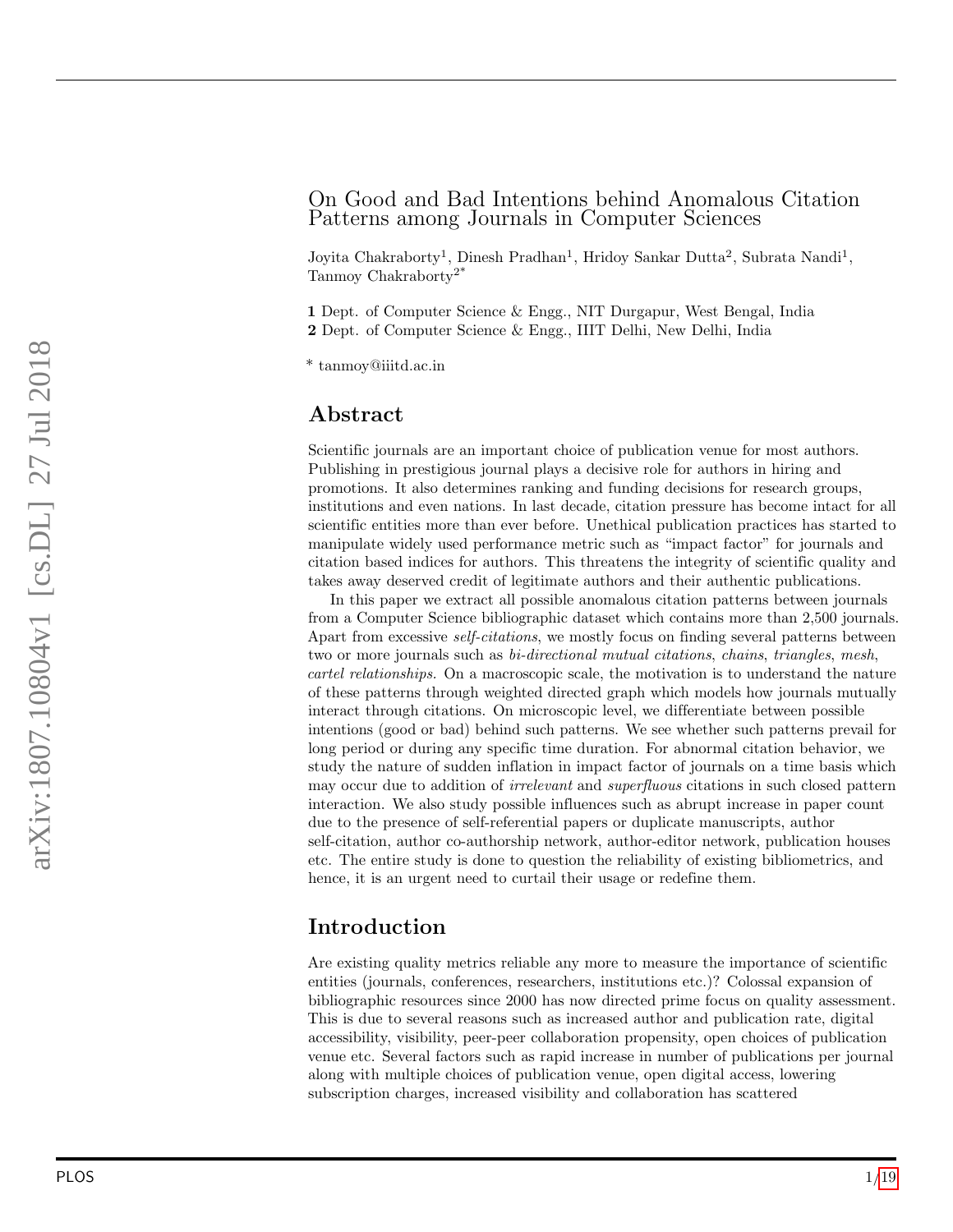inter-communication networks amongst various scientific entities (authors, papers, journals, institutions etc.). However, this has radically changed in recent years with introduction of impact factor as quality metric for journal [\[1–](#page-16-0)[3\]](#page-16-1) along with upsurge of other author performance indices like h-index, g-index etc. for strict assessment of research quality. More than ever before tremendous publication and citation pressure prevails in the academic community. More publications in high impact factor journal could bring unprecedented reward for authors. For editors and publishers, it could increase popularity and attract more citations for their journals. Henceforth, in recent times following unethical practices journals and their authors, editors, publishers have started to artificially boost impact by manipulating citation and paper count. Benefits are astonishingly high and the effort required to do so is almost nothing.

Easiest way is by adding excessive 'self-citation'. Since 2009, Thomson Reuters (Currently known as Clarivate Analytics) in annual journal citation report consisting of journals they index, started reporting and blacklisting those journals which were excessively self-cited and involved in other anomalous citation patterns such as "Citation Stacking" [\[4,](#page-16-2) [5\]](#page-16-3). They have also started to calculate impact factor for journals they index by removing self-citation. *Impact Factor*  $(\text{IF})$  for journal refers to ratio between total incoming citation received by that journal for preceding two (or five) years to total paper count considering only those articles which are published in that same time window. Majority of existing research in literature focus on biasness in self-citation [\[6](#page-16-4)[–8\]](#page-16-5) while in reality, along with self-citation there exists some other anomalous patterns where a superfluous citation exchange occurs between two or more journals such as "Citation Stacking" and "Citation Cartels" [\[9\]](#page-17-0). Cases of journal misconduct are reported where authors, editors and publishers for their mutual benefit shake hands to raise overall impact [\[10\]](#page-17-1). This leads to growing concern towards downfall of research quality. Moreover, an urgent need is to identify and eliminate beforehand such grouping of anomalous citation patterns. Redefining strict bibliometrics is necessary.

Large number of citations between two journals does not always imply a bad intention. But, there is a need to draw line between acceptable and unacceptable citation behavior. Our motivation is intrigued from a basic question – In generalized terms by looking at a citation pattern, could we identify it as anomalous, or whether we could do it by adding some characteristic feature? What are some fundamental reasons behind such patterns and could it help us differentiate between good and bad intentions? Are such patterns domain and time specific? Earlier also such citation anomalies existed but due to lack of resources (datasets and computational advances) they could not be spotted. However today with easier options for archiving large dataset and evolution of bibliometrics as a new field, scope for large-scale analysis and detection of such patterns has become relatively easier.

Here, we conduct our experiment on Computer Science bibliographic dataset collected from Microsoft Academic Search consisting of more than 2,500 journals which are grouped initially with 490,249 published papers [\[11,](#page-17-2) [12\]](#page-17-3). We observe that since 1990, there is 60% inflation in publication rate along with 74% increase in citation rate. As a result we narrow down our study to a period of 1990-2012. We mainly extract patterns with bi-directional citation edge between a group of journals and excessive one way citation edge from a formalized weighted directed graph. In particular, we categorize possible anomalous pattern such as Mutual citation, Citation Chain, Citation Triangle and Citation Mesh along with self-loops (excessive self citations) and Citation Cartel (excessive one way citations). On macroscopic level, we analyse these patterns over its entire publication period to model how journals mutually interact. The motive of profit for journals is raising their impact factor. On microscopic level, we study sudden growth in impact factor curve on temporal scale. This helps to identify whether such patterns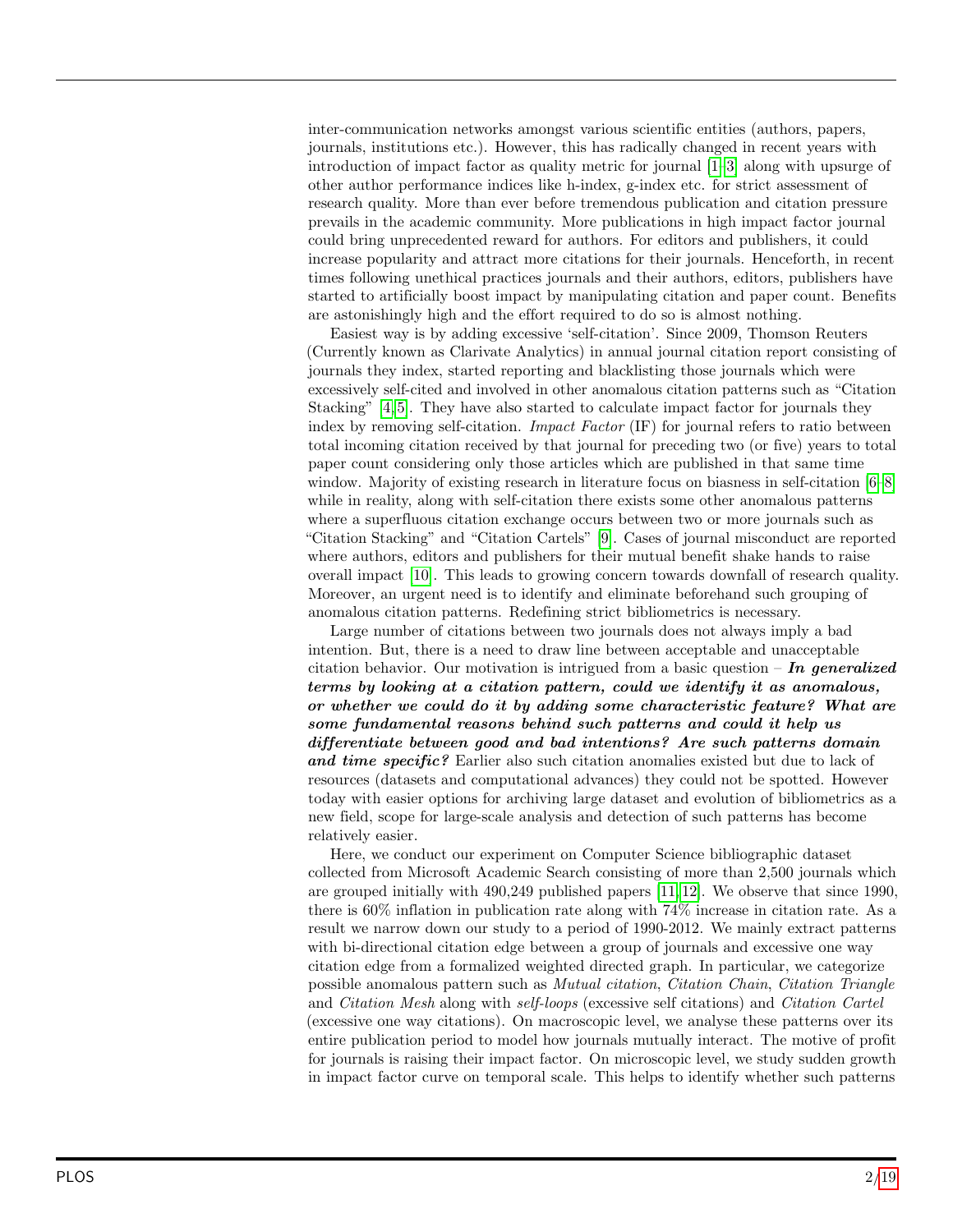prevail for long period or during any specific time duration. We attempt to justify between genuine or malicious intent behind such anomalies. For instance, new journals exposing research work in a new or specialised field attracts more self citations. Also, review journal (publishing survey papers) or journal consisting of multiple papers co-authored by many authors is prone to self-citation and mutual citation patterns. Further, interaction of microscopic entities such as influence of publication houses, author co-author relations, author editorial board relations also play a vital role in such macroscopic journal-journal citation anomalies. Our main objective is to define a spectrum and its characteristics so as to label a pattern detected as an anomaly.

## Major findings

(i) Over entire publication age, if a pair or group of journal do not exchange large citation to each other then on temporal impact factor analysis we find such journals do not mutually support each other to inflate impact factor. (ii) In many pair of journals due to mutual citations we find sudden peak in impact factor and then a constant rise . In such cases, microscopic study of measuring increase in paper count and author citation study during that specific time period is necessary. (iii) Abrupt increase in paper count could be an alarming indication. (iv) Also, characteristic feature of sudden peak in impact factor is domain and time specific. (v) It is also influenced by nature of interaction between publication houses and thus leads to citation triangle and citation mesh patterns. IEEE and Elsevier publishers contribute highest towards such pattern. (vi) Often, we find that review or sister journal from either same or different publisher mutually inflate impact factor of its parent (older) journal in same domain. Grouping between more than two journal in citation chain pattern is characteristic of such behavior. (vii) Newly published or less visible journals are prone towards self-citation and citation cartels. (viii) Author self-citation by adding self-referential papers is one of fundamental reasons behind such pattern. (ix) We find author editorial board relations which influence large mutual citations. (x) High weighted mutual citation cases are significant for our study whereas, low and medium weighted mutual citation cases are less prone towards anomaly. Even when we see sudden peak in impact factor in such cases, they mostly occur for entire publication age. They are neither time specific nor paper count increases abruptly for them.

# Background

Impact factor is widely used bibliometric for journals. Unfortunately, due to its distortion by unethical publication standards, sham peer review, addition of erroneous, self-referential and duplicate manuscripts, excessive self-citations and systematically formed mutual citation grouping between author, editor and publishers; it could neither be directly correlated with quality of publications in that journal nor account credibility for authors of those papers [\[13](#page-17-4)[–16\]](#page-17-5). Besides publishers and editors, authors are also prime beneficiaries of a high impact factor journal because it biases and collects large citations for them anyway. In an article by Douglas N. Arnold, several cases of both author and journal misconduct have been reported [\[10\]](#page-17-1).

Earlier, many works have studied kinetics of journal self-citations and how they can be manipulated to artificially inflate impact factor. Chorus and Waltman [\[17\]](#page-17-6) proposed a measure, called IFBSCP (Impact Factor Biased Self-Citation Practices), a ratio between share of self-citation count to papers published particularly in years taken into consideration the impact factor calculation (i.e., last two years) to relative share of self-citations to papers published in that journal for preceding five years. Stephen M. Lawani [\[18\]](#page-17-7) discussed about different classes of self-citations, namely diachronous and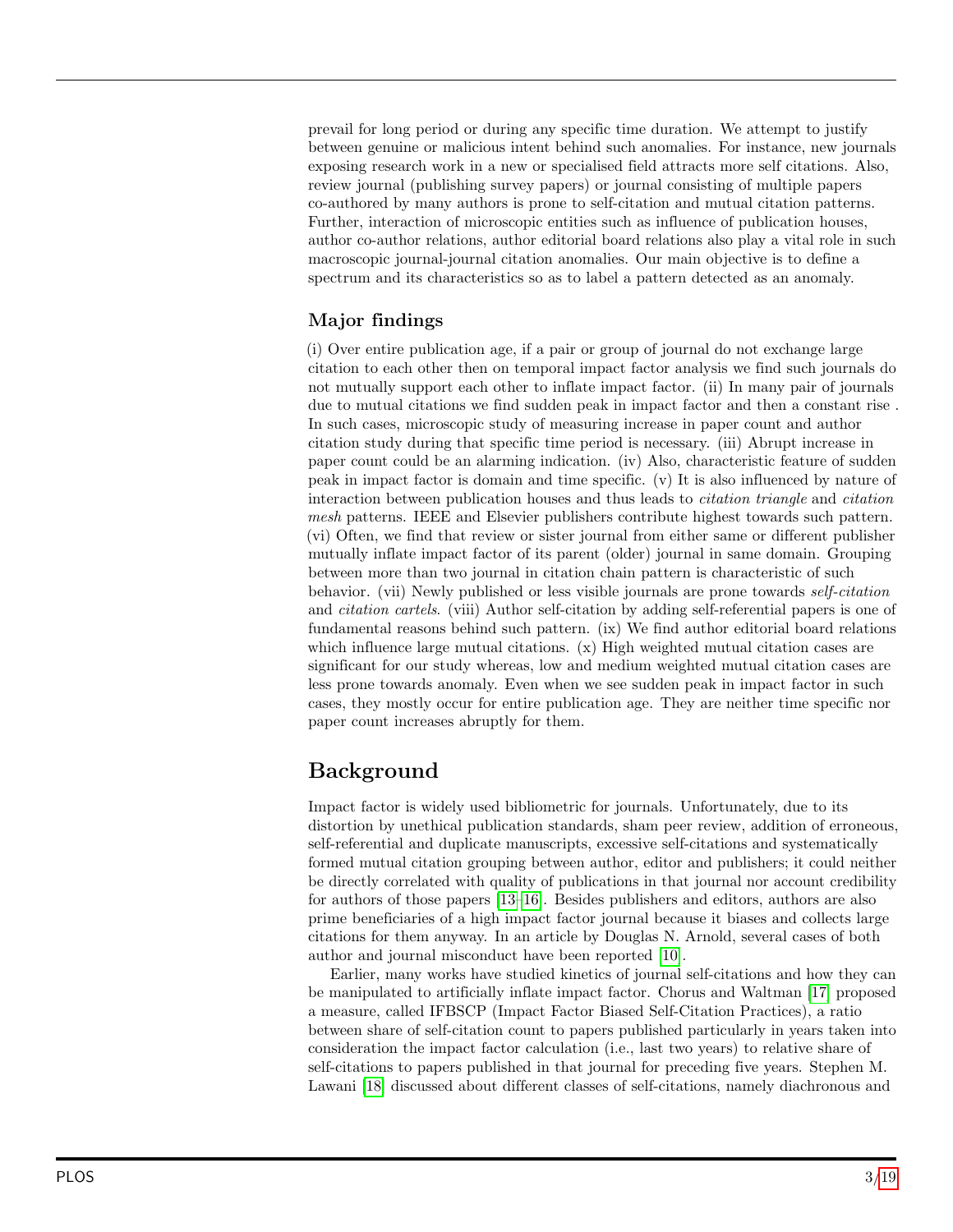synchronous self-citations. Bai [\[19\]](#page-17-8) discovered the anomalous citations between articles using their collaborative time-factors. Fong [\[20\]](#page-17-9) discussed the problem of Coercive Citation (adding irrelevant citations) and Padded Citation (add unnecessary citations to manuscripts prior to submission).

Cui et al. [\[21\]](#page-17-10) showed relationship between researchers by combining multiple networks (paper citation, author citation and author collaboration network) with an aim to improve link prediction in citation network. One newly identified pattern is 'citation cartel' where a group of journals give excessive one-way citation to one particular journal as compared to other journals in same domain. In 1999, this phenomenon first came into light in an essay published by G. Franck [\[22\]](#page-17-11) who defined it as a class of journals and editors coming together in close association for a short period to mutually inflate impact factor and influence each other's reputation in the scientific community. Mongeon et al. [\[23\]](#page-17-12) attempted to address issue of 'Citation Stacking' and 'Citation Cartels'. Fister et al. [\[9\]](#page-17-0) approached towards identifying cartels by finding interlinked relationships in multilayer networks, i.e., paper-paper and author-author citation networks using triplets "subject-predicate-object" logic in RDF (Resource Description Framework) format. Heneberg [\[24\]](#page-17-13) identified a case on citation stacking where three journals of Physics published by same publisher "Editura Academiei Romane" are continuously giving high number of citations to each other. Also, it is observed that this citation network becomes dense during post publication year 1-2 and but is invisible during the year of publication. Several attempts were made to redefine existing bibliometrics [\[25\]](#page-17-14).

Major difference of our approach as compared to other methods in literature is that only few cases of such anomalies have been reported to exist; but here, we study a significantly large bibliographic dataset of more than 2500 journals. Along with self-loops and excessive one way cites, in this paper we come up with various extensions to existing patterns such as Citation Chain, Citation Triangle and Citation Mesh. We also study whether such patterns are only visible on a temporal scale or global perspective. Further, we find reasons behind these anomalies, i.e., impact of publication houses, domain specific nature, influence of scholarly relations such author co-author relation, author editor relations etc. At last, we differentiate between good or bad intentions behind such grouping of journals. This to best of our knowledge, is first attempt to detect different anomalous patterns from such a large scale bibliographic dataset.

# Materials and Methods

### Massive dataset

Earlier works in literature reported only few cases of such anomalous citation patterns. For instance, Heneberg [\[24\]](#page-17-13) detected excessive self-citation and citation stacking by analyzing only 60 journals. Here, we crawled one of the largest available bibliographic datasets in Computer Science domain, "Microsoft Academic Search" (MAS) which includes as of 2012, fetched 2,101,548 papers with unique paper index and corresponding bibliographic attributes such as publication year, venue, author, citation list etc. We find total number of publications with at least one citation as 1, 088, 452 whereas, number of authors and citation include 2, 662, 300 and 16, 463, 489 respectively [\[26,](#page-18-1) [27\]](#page-18-2). We restrict our study only to journals and a publication period ranging between 1990-2012. Total number of journal papers include 490, 249 (45.04%) and corresponding journal count is  $2,621$ . In 2000, publication rate has seen 60% inflation along with 74% increase in citation rate (see Figure [1\)](#page-4-0). Number of articles published per journal has increased two-fold from 3, 116 in 2000 to 6, 332 in 2012.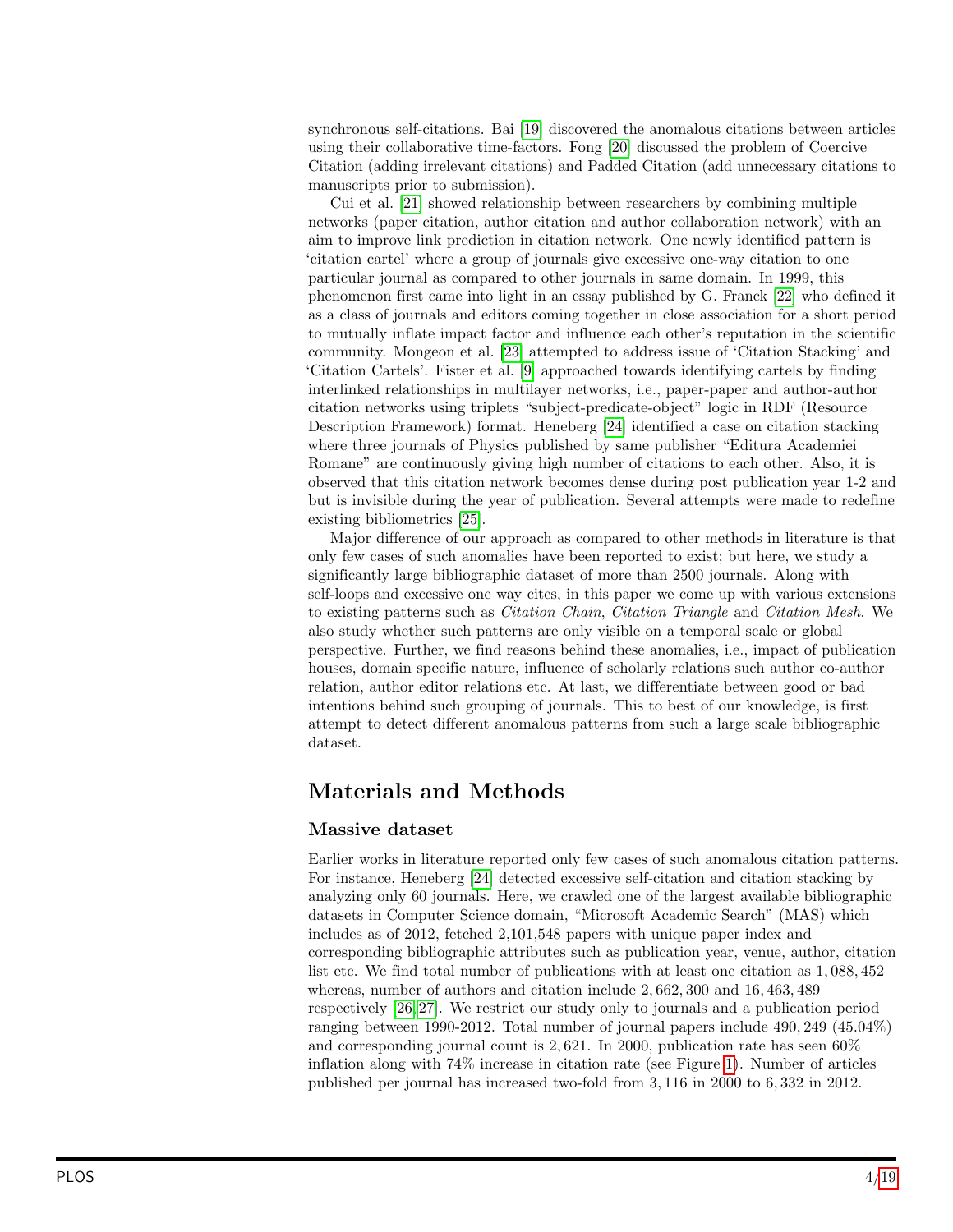<span id="page-4-0"></span>

Fig 1. Growth in the rate of publication, citation, number of journals and number of articles published per journal on a time basis from 1900 till 2012. We observe that since a period of 1990 to 2000, there is rapid inflation in each of these figures. While rate of publication has seen 60% inflation; citation rate has seen 74% inflation. Along with the increase in journals, number of articles published per journal has increased two-fold from 3, 116 in 2000 to 6, 332 in 2012.

Number of authors per paper is 2.48 whereas, number of papers per author is 5.17.

#### Data pruning and filtering into resultant citation graph

Our prime objective is to study intention behind influential citation edges and detect suspicious citation anomalies from a large journal to journal directed citation graph. As a result in the beginning we aim to filter out all such edges which do not make significant contribution to our graph. For example, journals receiving one citation in entire publication period.

Initially we form a paper-paper directed citation graph with papers receiving at least one citation. Next, we group those papers based on respective journals they are published in. The resultant journal-journal directed citation graph consists of 2,621 vertices. To illustrate, when papers  $P_1$ ,  $P_2$ ,... $P_n$  published in journal  $J_i$  cite papers  $Q_1$ ,  $Q_2,...Q_m$  published in journal  $J_k$ , a directed edge is drawn from  $J_i$  to  $J_k$ . Weight of edge between them is total number of outgoing citations  $(x_{ik})$  from all papers of  $J_i$ pointed to  $J_k$ . From this graph, it is evident that for a single vertex, 3 directed edges  $ext - self-directed loop, incoming edge and outgoing edge. In order to understand$ characteristic properties of anomalous citation behavior, it is essential that we take into account contribution made by a vertex in all directions equally.

Next, non-contributing edges are filtered out. Individually for each journal, we calculate mean citation collected or referred by a journal over its effective citation age (considering only those years when a journal has received or given at least one citation). Only those citation edges remain in graph which has weight greater than mean. A shortcoming observed is when a journal receives lower mean citation over its publication period then all of its corresponding edges in graph become insignificant for our study. Hence, we recalculate mean citation for entire journal-journal graph. Mean citation for incoming citation graph and outgoing reference graph is obtained as 277 and 182 respectively. Standard deviation ( $\sigma$ ) for vertex count in incoming citation graph is 106.97 and outgoing reference graph is 128.75. For related reasons, we relax mean by  $\sigma$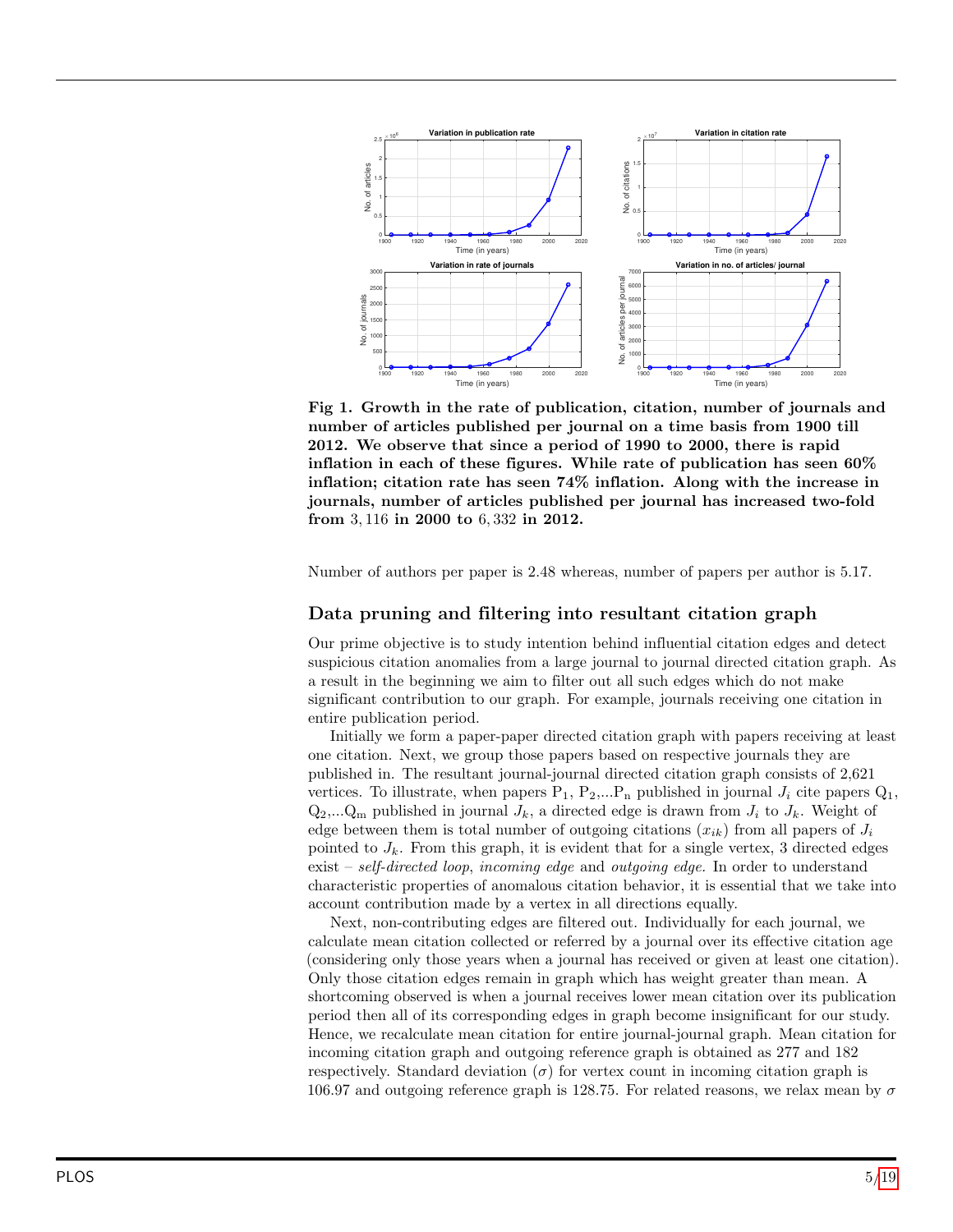<span id="page-5-0"></span>

Fig 2. Variation in number of journals with the mean citations calculated for the entire journal to journal citation graph. We choose those journals into our study which obtain greater than 110 citations, (i.e., 60% of mean in incoming citation graph); and greater than 109 citations (i.e., 40% of mean in outgoing reference graph). Remaining number of journals in the resultant graph are 428 and 559 respectively. We find that only journals which collect greater than 100 citation in its entire publication period could be further, studied on a time basis for citations collected by that journal in impact factor time window, and hence we choose such a threshold.

thereby taking journals with citation count  $60\%$  of mean ( $> 110$  citations) in incoming citation graph and  $40\%$  of mean ( $> 109$  citations) in outgoing reference graph (see Figure [2\)](#page-5-0). Moreover, citation distribution on time basis for impact factor year is feasible to study only if weighted citation edge has value greater than 100. We notice a drastic fall in vertex count with 428 and 559 from initial 2,621 vertices respectively in resultant incoming citation and outgoing reference graph.

All calculation for time basis study of paper and citation count is done considering impact factor time duration. For instance, paper count for a journal in year  $y$  is calculated as recently published articles in that journal during preceding two years  $(y-1)$  and  $(y-2)$ . Citation count is total citation collected by recently published articles of that journal during same preceding two years.

### Temporal impact factor analysis

The idea of profit behind a group of journals coming in close nexus is raising impact factor [\[28\]](#page-18-3). On global perspective by studying citation trajectory of journals over entire publication period, large number of mutual citations between a pair or group of journals could not be readily claimed as anomalous. A common characteristic feature behind such pattern is sudden inflation in impact factor curve. In recent years, excessive self-citation is considered a bad gateway towards achieving high impact factor. Hence, Revised Impact Factor (RIF) is calculated by removing self-citation contribution from total citation count collected by that journal for preceding two years [\[4\]](#page-16-2). Pre-analysis of our dataset reveals that since 1990's, self-citation has abruptly increased in huge volume due to expansion of research in Computer Science domain in late 1990s and early 2000 [\[29,](#page-18-4) [30\]](#page-18-5). Earlier to that self-citation was the only way to make journals visible to academic community and it could not be considered as done with bad intention. Few journals in our dataset also receive as high as 80% to 90% self-citations. For instance,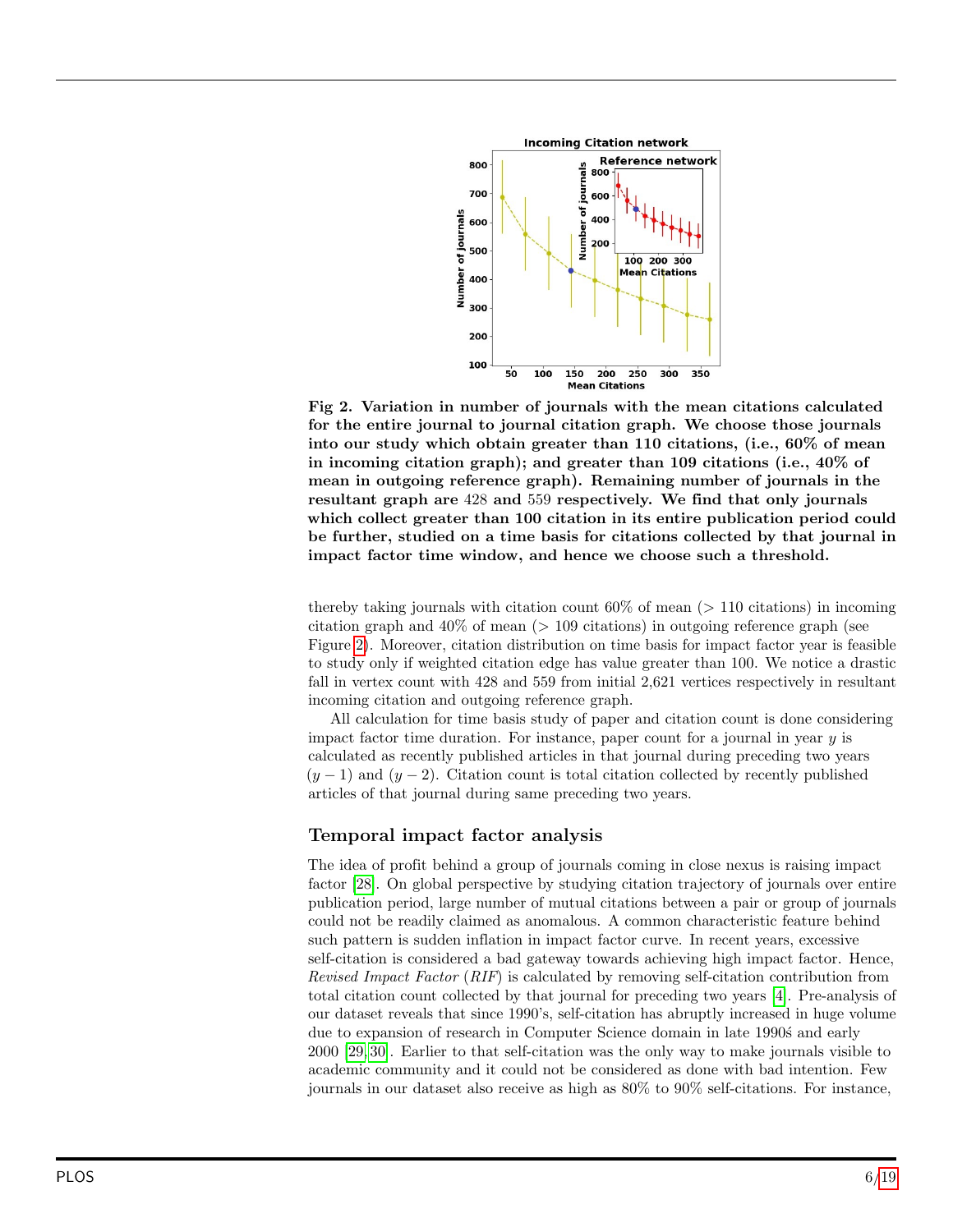<span id="page-6-0"></span>

| Journal Title                                                          | <b>Notation</b>       |
|------------------------------------------------------------------------|-----------------------|
| Journal of The Acoustical Society of America                           | JASA                  |
| <b>ACM</b> Sigcse Bulletin                                             | $\mathbf{ASB}$        |
| Environmental Modelling and Software                                   | <b>ENVSOFT</b>        |
| IEEE Transactions on Energy Conversion                                 | <b>ENCONV</b>         |
| IEEE Transactions on Information Theory                                | <b>TIT</b>            |
| Computing Research Repository                                          | CoRR                  |
| ACM Special Interest Group on Programming Languages                    | SIGPLAN               |
| Journal of the American Society for Information Science                | JASIS                 |
| ACM Transactions on Programming Languages and Systems                  | <b>TOPLAS</b>         |
| <b>IEEE</b> Transactions on Communications Home                        | TCOM                  |
| IEEE Journal on Selected Areas in Communications                       | JSAC                  |
| <b>IEEE</b> Communications Magazine                                    | ComMag                |
| <b>IEEE</b> Communications Letters                                     | ComLet                |
| IEEE Transactions on Pattern Analysis and Machine Intelligence         | <b>PAMI</b>           |
| Bioinformatics/Computer Applications in The Biosciences                | <b>BIOINFORMATICS</b> |
| International Journal of Computer Vision                               | <b>IJCV</b>           |
| Pattern Recognition                                                    | PR                    |
| Pattern Recognition Letters                                            | $\rm PRL$             |
| ACM Sigarch Computer Architecture News                                 | SIGARCH               |
| IEEE Transactions on Image Processing                                  | <b>TIP</b>            |
| Applied Mathematics and Computation                                    | AMC                   |
| <b>BMC</b> Bioinformatics                                              | BMC                   |
| Computer Vision and Image Understanding                                | <b>CVIU</b>           |
| European Transactions on Telecommunications                            | <b>ETT</b>            |
| IEEE Transactions on Signal Processing                                 | TSP                   |
| IEEE Transactions on Wireless Communications                           | TWC                   |
| Scientometrics                                                         | Sciento               |
| Computer Networks                                                      | CompNetw              |
| Computer Communication Review                                          | CCR                   |
| Computer Communications                                                | ComCom                |
| Journal of The American Society for Information Science and Technology | JASIS                 |

Table 1. Description of journals and their notation used

<span id="page-6-1"></span>

Fig 3. Variation in impact factor and revised impact factor on a time basis of top four excessively self-cited journals – JASA, ASB, ENVSOFT and ENCONV. Here, revised impact factor is calculated after removing self-citation. We see that revised impact factor curve almost decreases to 0 for all four journals. While ENVSOFT is a new journal which gets excessive self-cites after 5 years of publication, JASA is amongst few journals published in a specialized field of "Acoustics". It is also highest self-cited journal (43,383) in our dataset. ENCONV, after 2003, gets sudden peak in impact factor whereas revised impact factor curve for it shows a sharp decrease.

JASA (see Table [1](#page-6-0) for abbreviation of the journals) receives 85.71% self-citations in its entire publication age (see Figure [3\)](#page-6-1).

Here, we mainly focus on studying impact factor curve on a time basis for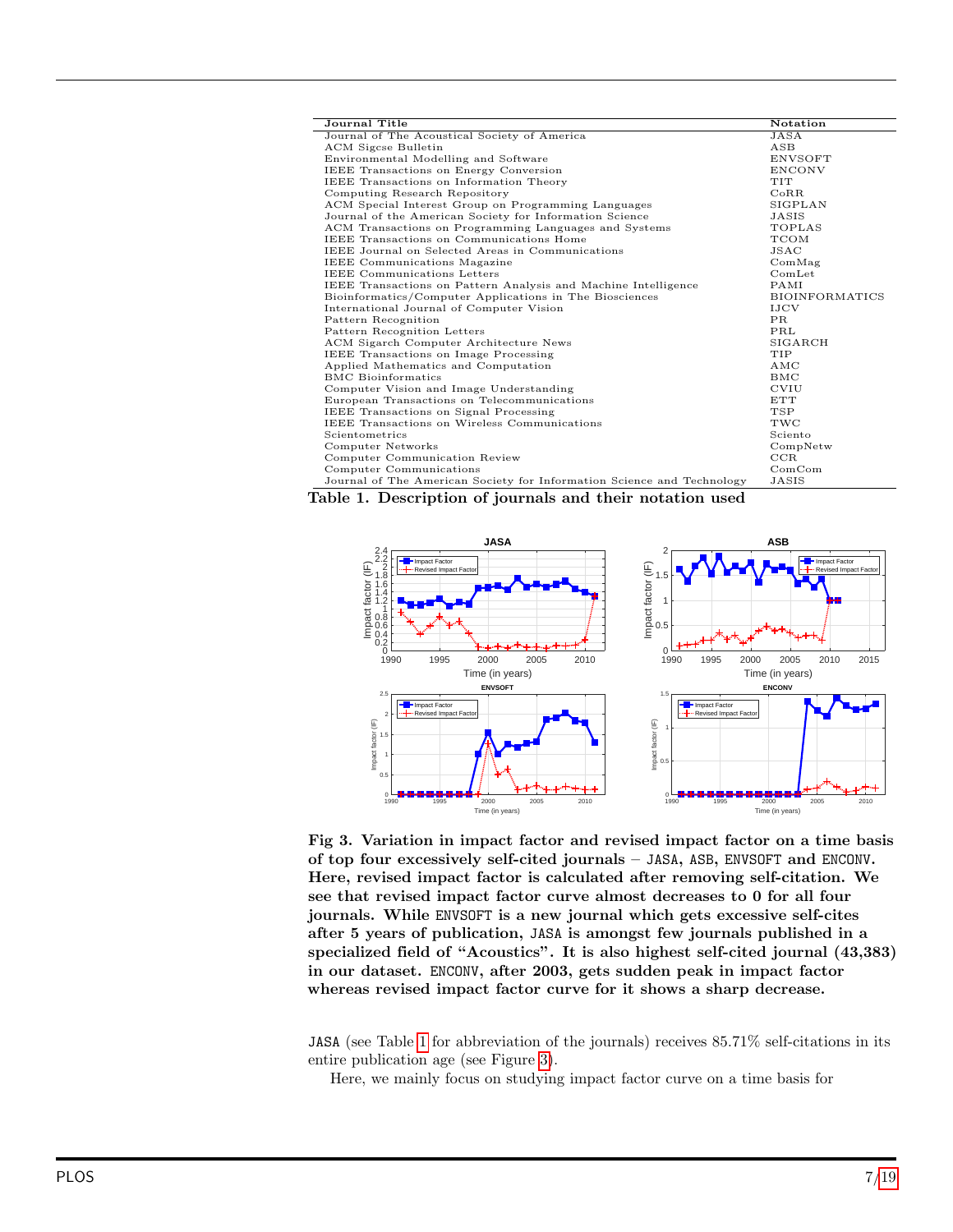bi-directional mutual citation cases. Citation abnormalities in such patterns are difficult to detect. Though impact factor came in use since 1975, its effect after 2000 to 2005 is more prominent due to digitalisation, visibility and wider accessibility of entities. We begin with a basic question – Could sudden mutual exchange of citations to recently published articles be an indication of possible anomaly?

It is likely that authors will cite older, popular, more visible and relevant journals to their work but we also could not completely rule out the possibility of anomalous citation activities in such journals. For instance, TIT is an old journal first published in 1953. A sudden citation exchange occurred between TIT and CoRR for a specific time period between 2005 to 2011 which is unusual. Although both journals are mutually citing each other however, contribution made by CoRR to TIT is dominant. Thus biasing journal is CoRR and biased journal is TIT. Another alarming indication is that paper count of biasing journal i.e., CoRR increases rapidly during 2007 to 2011 with a maximum of  $55.31\%$  references to TIT in year 2009. In return, CoRR receives  $26.94\%$ citations from TIT. When RIF for TIT is calculated by removing citations given by CoRR in impact factor window, it shows a sharp declining curve (see Figure [4\)](#page-8-0). Also, CoRR is a newer journal than TIT. Similar case is observed in another pair of journals belonging in same domain – computational biology BIOINFORMATICS and BMC Bioinformatics. BMC Bioinformatics is a new journal established in year 2000. After initial 4 years of publication it suddenly starts giving huge volume of citations to an older journal in the field BIOINFORMATICS. Contrastingly, both journals are increasing their publication count two fold each year in a period between 2005 to 2011. RIF calculated for BIOINFORMATICS journal shows sharp decrease whereas for newer journal BMC Bioinformatics the curve monotonically decreases and it is less affected (see Figure [4\)](#page-8-0).

A journal with history of high impact factor will always try to maintain its popularity and impact. Unfortunately, now-a-days to do so journals are compromising with standard publication ethics and accepting huge volume of duplicate and erroneous papers with sham peer review process. When we see above two pair of journals in resultant journal to journal citation graph, mutually citing edges between them contribute highest towards each other than to any other journal in their citation history. Definitely both journals are mutually uplifting each other in some proportion but always newer journal's contribution is dominant.

Next, we take into account such mutual citation cases whose bi-directional weights are not significantly large. We later put them under medium mutual citation bucket and low mutual citation bucket. Initially, we obtain 123 cases of mutual citation. Next, we divide them into 3 weighted buckets – high, medium and low mutual citation bucket containing equal number of 41 mutual citation cases each (see Section 5). In such cases we mostly see that journals which are not superficially involved in only inflating impact factor their references reflect relevance and quality. We take two journals SCIENTO and JASIS from low mutual citation bucket. In a period between 2006 to 2009, JASIS gives large citation inflating impact factor of SCIENTO though paper count is consistent and SCIENTO does not exchange with same behavior. Similar case is observed between another pair of journals with same publication house ACM – TOPLAS and SIGPLAN Notices which mutually cite each other throughout entire publication period. Both journals belong to same topic of interest "Advances in programming languages and systems". While TOPLAS is a premier journal, SIGPLAN Notices is an informal monthly publication journal giving review on several conference proceedings and SIGPLAN activities. RIF calculated for TOPLAS shows a sharp declining curve (see Figure [4\)](#page-8-0).

More of such cases are observed in our data set. For instance, two sister journals from same publisher Elsevier 'PR and PRL' moderately mutual cite each other. PRL which aims at fast publication of concise review articles on Pattern Recognition has fairly cited its sister journal. For many other cases of mutual citations in medium and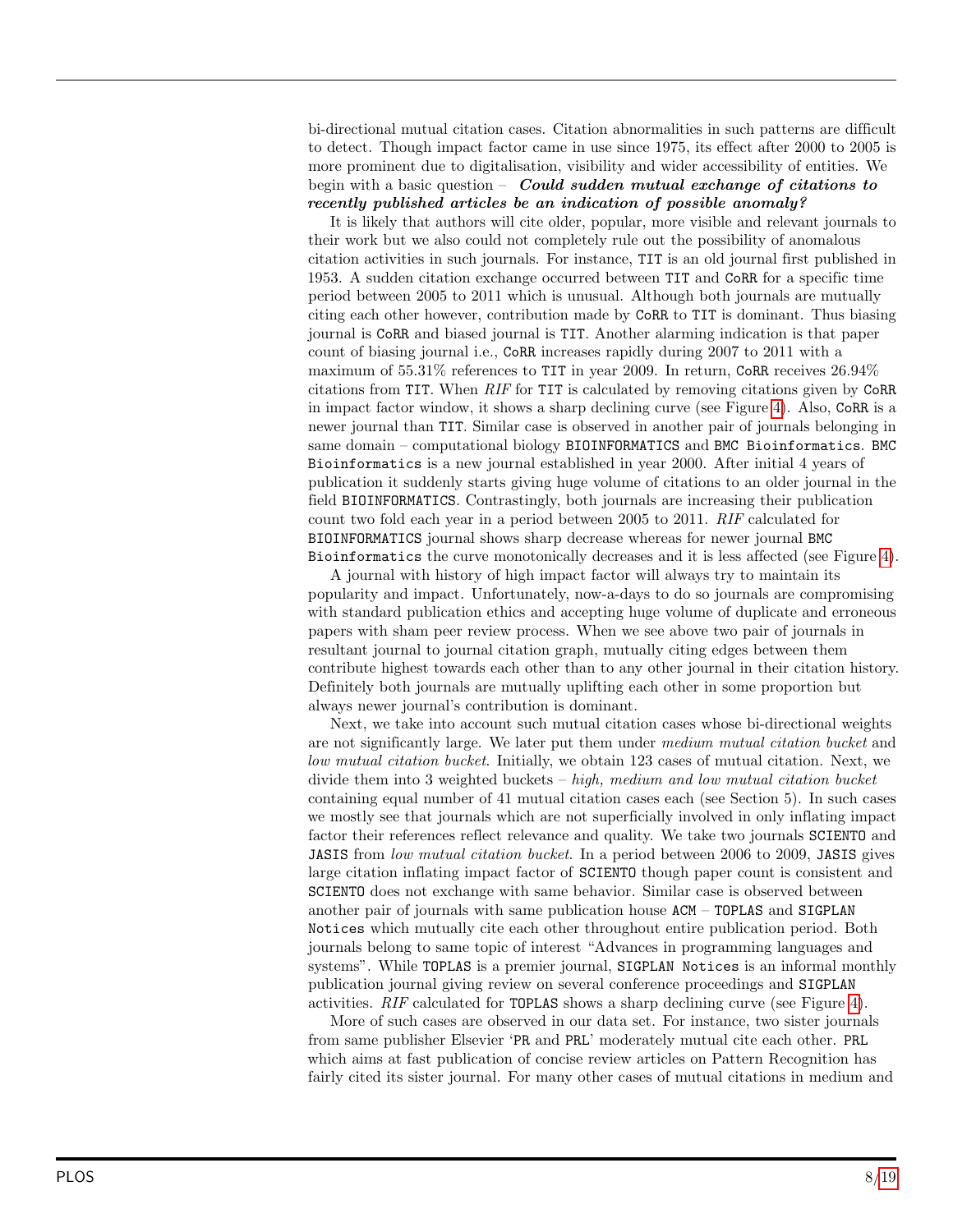<span id="page-8-0"></span>

Fig 4. Temporal impact factor study of four mutually citing pair of journals out of which CoRR and TIT, BIOINFORMATICS and BMC Bioinformatics belong to high weighted mutual citation bucket, TOPLAS and SIGPLAN belong to medium weighted mutual citation bucket and SCIENTO and JASIS belong to low weighted mutual citation bucket. Bar graph refers to publication count of journals on time basis whereas, line graph and dashed line graph depict variation in impact factor and revised impact factor on time basis respectively. Here, revised impact factor is calculated after removing citations collected from mutually cited journal for preceding two years to recently published articles. Since, mutual citation patterns are time specific we only plot those data points where impact factor has largely inflated due to mutual interaction.

<span id="page-8-1"></span>

Fig 5. Temporal impact factor study of mutually citing pair of journal PR and PRL. Line graph and dashed line graph depict variation in impact factor and revised impact factor on time basis for PR and PRL journals respectively. Both sister journals are published by Elsevier and belong to same domain 'Pattern Recognition.' Here, revised impact factor is calculated after removing citations collected from mutually cited journal for preceding two years to recently published articles.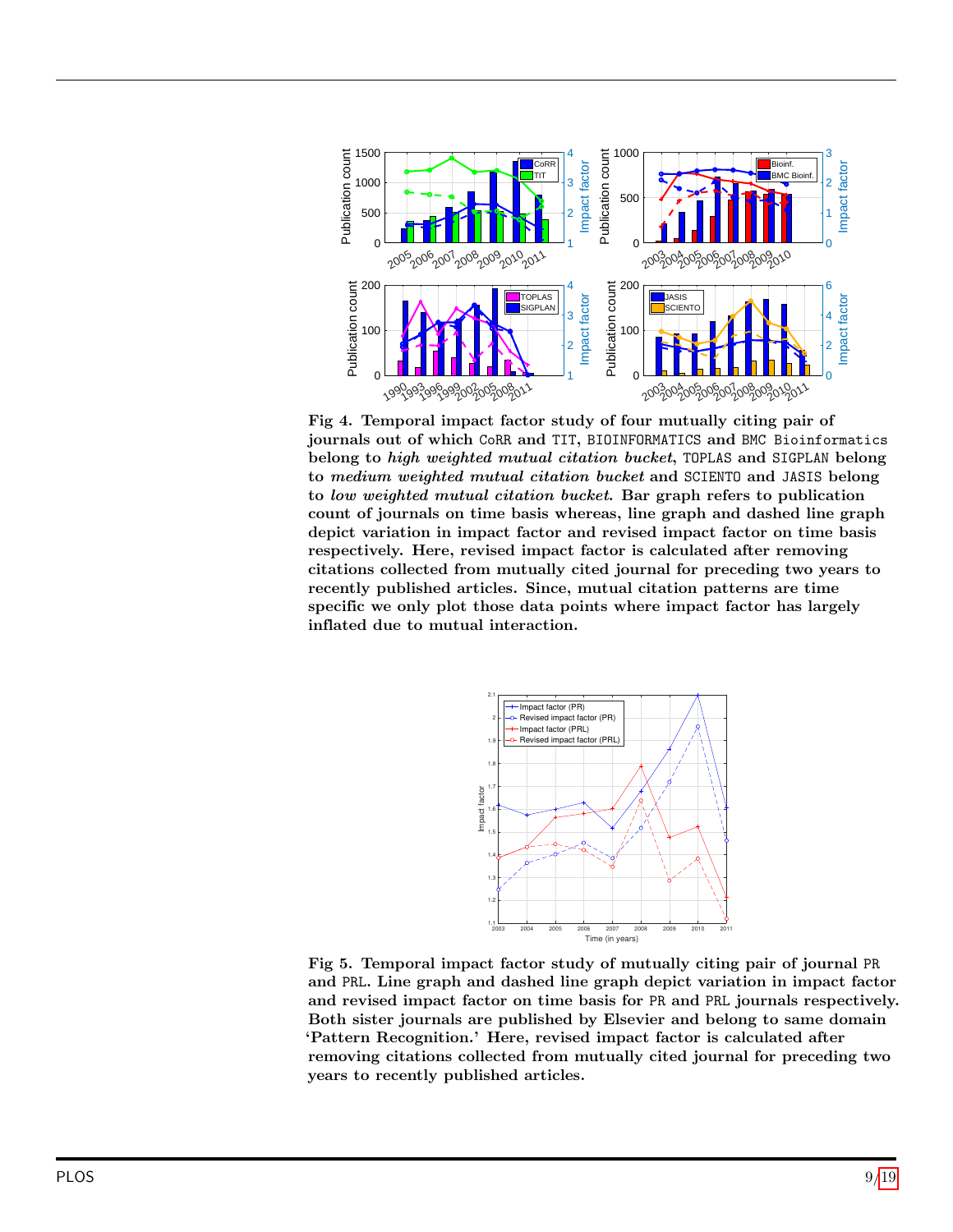low weighted buckets, although there is fair citation exchange over entire publication period its influence on temporal impact factor study completely vanishes with negligible mutual cites (see Figure [5\)](#page-8-1)

Summarizing, we could conclude that sudden mutual exchange of citation between two journals to raise impact factor has become quite an obvious outcome with widespread usage of impact factor. Fault is not in metric itself, rather in ways it could be manipulated by easily adding irrelevant references and publications. Without exhaustive study of underlying reasons behind sudden growth in impact factor; we could not possibly ascertain it as indication towards any suspicious citation activity. Along with it, abrupt increase of paper count in that specific time duration could also be an alarming indication. Another important observation is that such citation behavior is time specific. They could occur at random for any duration. Hence it becomes a challenge to develop automated or generalized algorithms to readily detect such anomalous citation behavior.

Bi-directional mutual citation behavior does not necessarily occur only between a pair of journals. We also find such behavior extended to a closed group of three or four journals. For example, all four journals namely IJCV, PAMI, CVIU and TIP belong to same domain and are published by different publication houses. TIP journal published by IEEE and CVIU published by Elsevier which are also reciprocating with large mutual citations make significant contribution towards impact factor of other journals between 1997 to 2000. Notable observations are  $RIF$  calculated for **IJCV** journal removing citations from CVIU in year 2011 shows a sharp downfall (see Figure  $6(b)$ ). Contrastingly, PAMI is one way supported by CVIU for a long period between 1996 to 2010. Interestingly paper count of CVIU and TIP journals rapidly increased during this specific duration whereas, CVIU published maximum number of articles only during these 4 years of duration. Another closed group of four journals TCOM, TIT, TWC and TSP belonging to same publication house IEEE and same domain "Communications" mutually cite each other. Out of these four journals, TCOM's impact factor is inflated to 2.39 by other three journals where, contribution of biasing journals 32.7% references from TWC and 20.8% from TSP are maximum. RIF calculated for TCOM after removing citations from TWC between 2007 to 2010 depicts a sharp monotonically decreasing curve (see Figure  $6(a)$ ). Extending it in form of open chain, adding to TCOM we find four journals ComLet  $\rightarrow$  TCOM  $\rightarrow$  JSAC  $\rightarrow$  ComMag. All four journals are published by IEEE and belong to same field of research "Communications". We see that ComLet and ComMag are sister journals featured on a timely manner to publish up to date ongoing research on all aspects of communications including technological and development advances, market trends, upgradation in services and systems, change in regulatory policies and issues whereas TCOM and JSAC mainly focus on telecommunications. Such a nexus could be easily found in journals from same publisher in same field of research where, review journals publish up to date extended content of parent journals which further triggers new research in the field. ComLet is a new journal published in 1997 and there exists a strong citation bond with TCOM since its initial publication year.

Summing up, we observe that three or four journals in group come in close interaction of each other during different time windows to mutually inflate impact factor. This does not mean all bi-directional edges are influential in such groups. In most cases new journals or sister journals from same publisher bias citations of its parent journal. Such groupings are also domain and time specific and largely influenced by publication houses. Temporal impact factor study becomes haphazard as citation exchanges between journals are time specific. We next derive generalized anomalous patterns.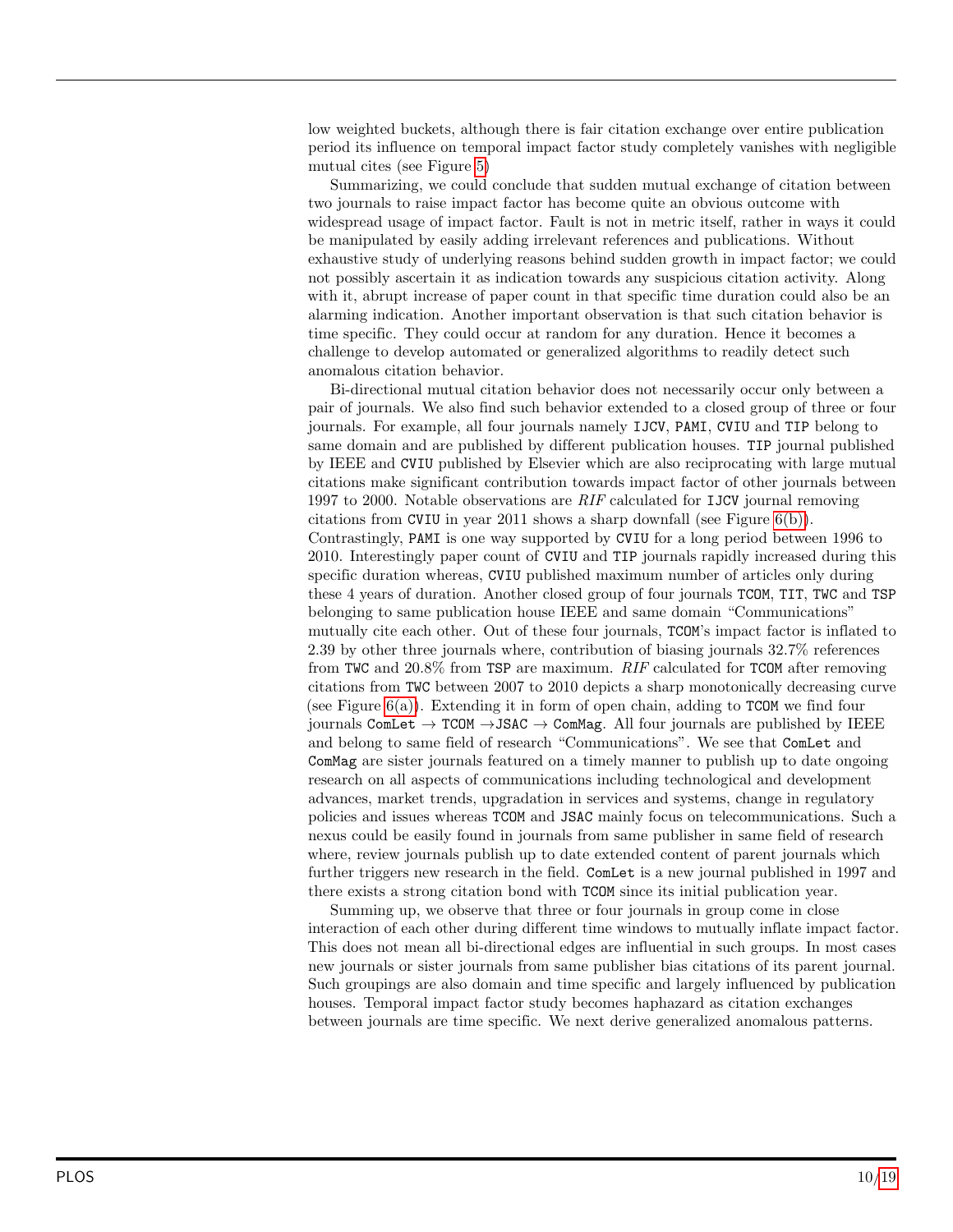<span id="page-10-0"></span>

Fig 6. Study of temporal impact factor of citation mesh pattern. Red line depicts variation in impact factor on time basis, whereas three dotted line refers to revised impact factor after removing citation from other three journals. Figure (a) refers to four journals, namely TCOM, TIT, TWC and TSP belonging to same publication house IEEE. All four journals are mutually citing each other in citation mesh pattern. Figure (b) refers to four journals, namely IJCV, PAMI, CVIU and TIP belonging to different publication house – IEEE and Elsevier.

### Categorization of possible anomalous citation patterns

Time specific anomalous journal citation activities reflect in common geometrical patterns. From resultant graph, we extract patterns such as self-loop, mutual citations (two vertices with bi-directional weighted directed edge), citation cartels (a group of vertices with uni-directional edges directed towards any single journal). Further, we also extend mutual citations to other shapes such as citation chain, citation triangle and citation mesh. Doing an exhaustive study, we aim to generalize characteristic features exhibited by such patterns. We also see whether it could help us differentiate between good or bad intentions. Through various distinctive properties, by looking at a pattern could we identify it as anomalous? Here we categorize and define possible anomalous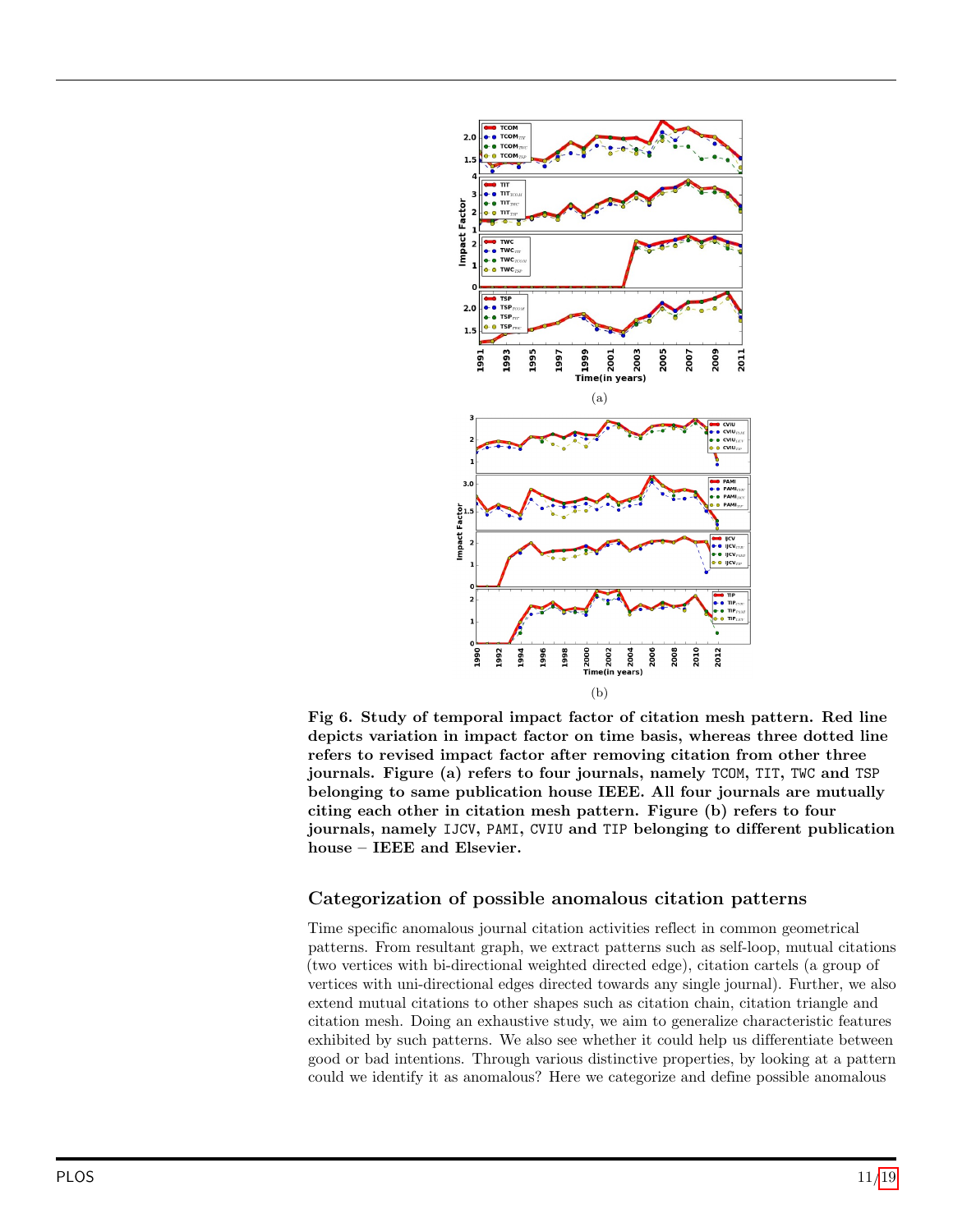| Name of anomalous patterns | Number of cases |
|----------------------------|-----------------|
| Self-loops                 | 361             |
| Mutual citation            | 123             |
| Citation chain             | 56              |
| Citation triangle          | 24              |
| Citation mesh              | 11              |
| Citation cartel            |                 |

citation patterns in journal-journal citation network. Along with it, we discuss methods to extract and analyze such patterns from large dataset (see Figure [7\)](#page-11-0).

Table 2. Number of cases identified in each of possible anomalous citation patterns.

<span id="page-11-0"></span>

Fig 7. Different anomalous patterns extracted from journal-to-journal citation graph – self-loop (excessively self-cited journal), mutual citation patterns and citation cartels (excessive one way citations). We extend mutual citation pattern to citation chain, citation triangle and citation mesh. Circle represents journal and directed edge refers to weighted citation edges. Pleaser refer to Table [1](#page-6-0) for the full form of the abbreviations.

#### Self-loop:

It is most commonly found pattern (84.5%) (see Figure [7\)](#page-11-0). Not all self-loops, but excessive self-citations where a journal gets maximum citation from its own publications and gains high impact factor is anomalous. When weight of self-directed loop becomes greater than 55% of total citations collected by that journal in its entire publication period, it becomes alarming and excessively self-cited. We choose such a threshold because doing temporal citation study of journals in impact factor time window reveals that mostly after 1995, RIF for such journals which satisfies this threshold almost decreases to zero. We find 22 journals which are excessively self-cited. Top 5 excessively self-cited journals are JASA, ENCONV, ENVSOFT, ASB and CoRR.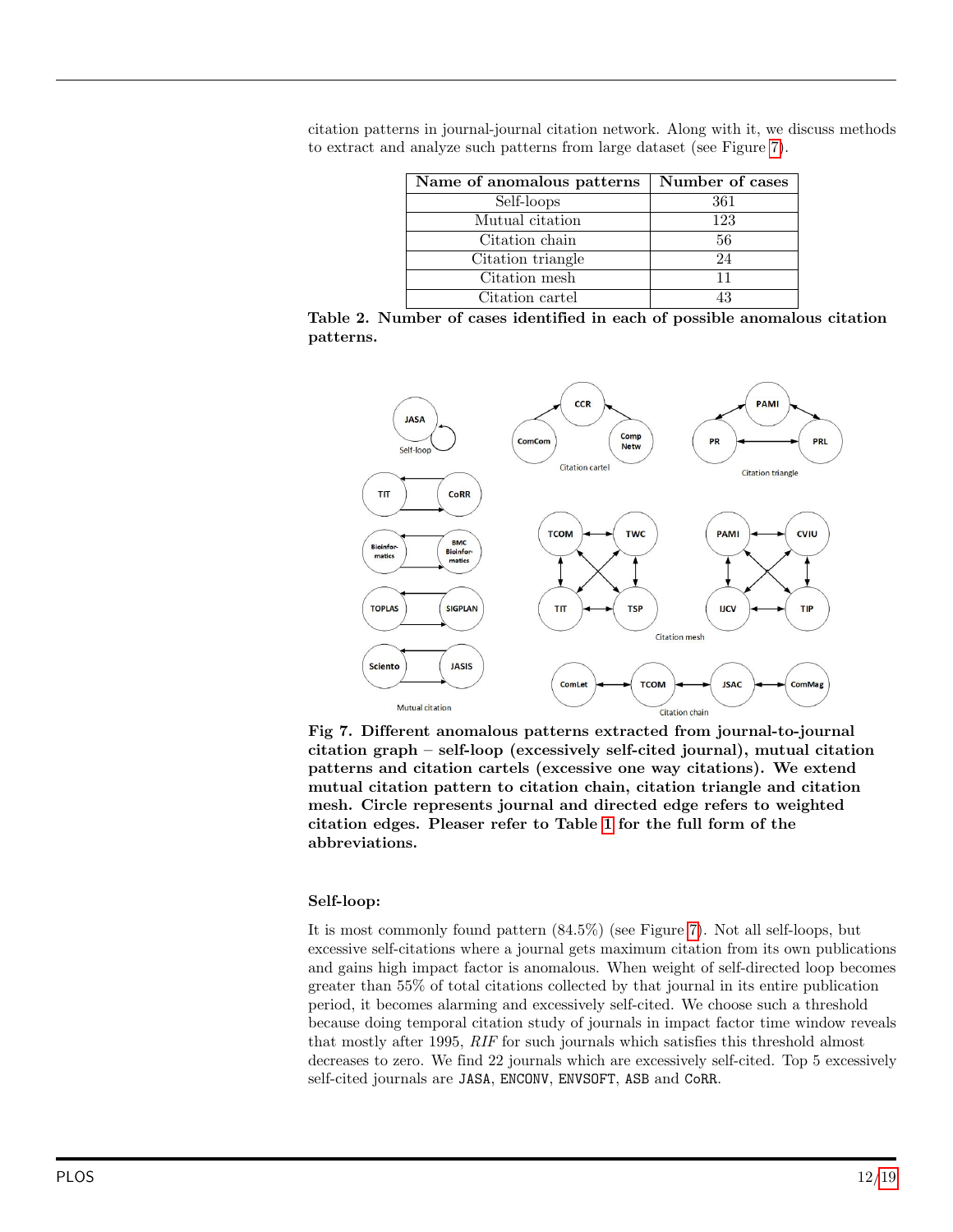#### Mutual citation:

It refers to a pair of journal with bi-directional weighted directed edges such that they contribute significantly large number of citations to each other rather than other journals in their citation history (see Figure [7\)](#page-11-0). We obtain a total of 123 cases of mutual citation. It is not always the case that both directed edges are equally influential and hence, to quantify strength of couplets we assign a single coupling weight (w) using Algorithm [1.](#page-12-0) Here, coupling weight (w) refers to a single weight assigned to a pair of journal calculated using Algorithm [1](#page-12-0) from bi-directional mutual citation edges.

#### Algorithm 1: Computing single coupling weight from bi-directional edges.

| <b>input:</b> Weight of bi-directional edges $(x_{ik}, y_{ki})$ between two journals $J_i$ and $J_k$ |  |
|------------------------------------------------------------------------------------------------------|--|
| exhibiting mutual citation                                                                           |  |
| if range of $(x_{ik}, y_{ki})$ is significantly large ( $\sigma >$ mean) then                        |  |
| Coupling Weight (w)=max $(x_{ik}, y_{ki})$                                                           |  |
| else if $\sigma$ is sufficiently small then                                                          |  |
| Coupling Weight (w)=mean $(x_{ik}, y_{ki})$                                                          |  |

<span id="page-12-0"></span>We find that if there is huge difference between two weights then larger weight between them becomes coupling weight of two journals. It is because when we calculate impact factor on time basis for the recipient journal, it shows sudden inflation during a specific time duration with large citations contributed by donor journal which is not seen vice-a-versa. On the other hand, if two weights do not exhibit much difference then mean weight calculated becomes coupling weight for that pair of journals. In such cases, we find that both journals on time basis mutually inflate impact factor of each other.

Based on  $Coupling Weight$  (w) as mentioned in Algorithm [1,](#page-12-0) we divide mutual citation cases into three citation buckets with equal number of 41 cases each – high weighted mutual citation bucket  $(w > 1200)$ , medium weighted mutual citation bucket  $(w > 450)$  and low weighted mutual citation bucket  $(w < 450)$  (w is the coupling weight). We find that characteristic feature of sudden peaks in impact factor is only visible for mutual citations in high weighted mutual citation bucket. Largely they occur due to citation exchange between journals of same publishers and domain specific nature. For majority of cases in medium bucket and low bucket mutual citation, temporal impact factor study reduces down to very less citation exchange between them. For related reasons we thus extend mutual citation cases to a group of journals where all journals mutually cite each other. We aim to study whether in such cases – medium bucket or low bucket mutual citations make any contribution. We extend mutual citation cases to Citation triangle, Citation mesh and Citation chain.

#### Citation triangle:

Mutual citation occurring between three journals in a closed loop such that if journal J1 mutually cites  $J2$  and  $J3$ , then there has to be a bi-directional edge between  $J2$  and  $J3$ to form a citation triangle (see Figure [7\)](#page-11-0). We get a total of 24 citation triangles. Strategic considerations between entities such as authors, editors and publishers could be easily hidden behind such patterns. For adjacent vertices in a triangle, we assign a single coupling weight using Algorithm [1.](#page-12-0) On temporal citation study, we find few triangles out of them which form strong nexus and contribute large citations to each other to mutually increase impact factor in which its edges are either in high weighted bucket or in medium weighted bucket. For example, three journals PAMI, PR and PRL from same domain 'Pattern Analysis' form a citation triangle. Out of which, PAMI is published by IEEE whereas, PR and PRL are sister journals published by Elsevier.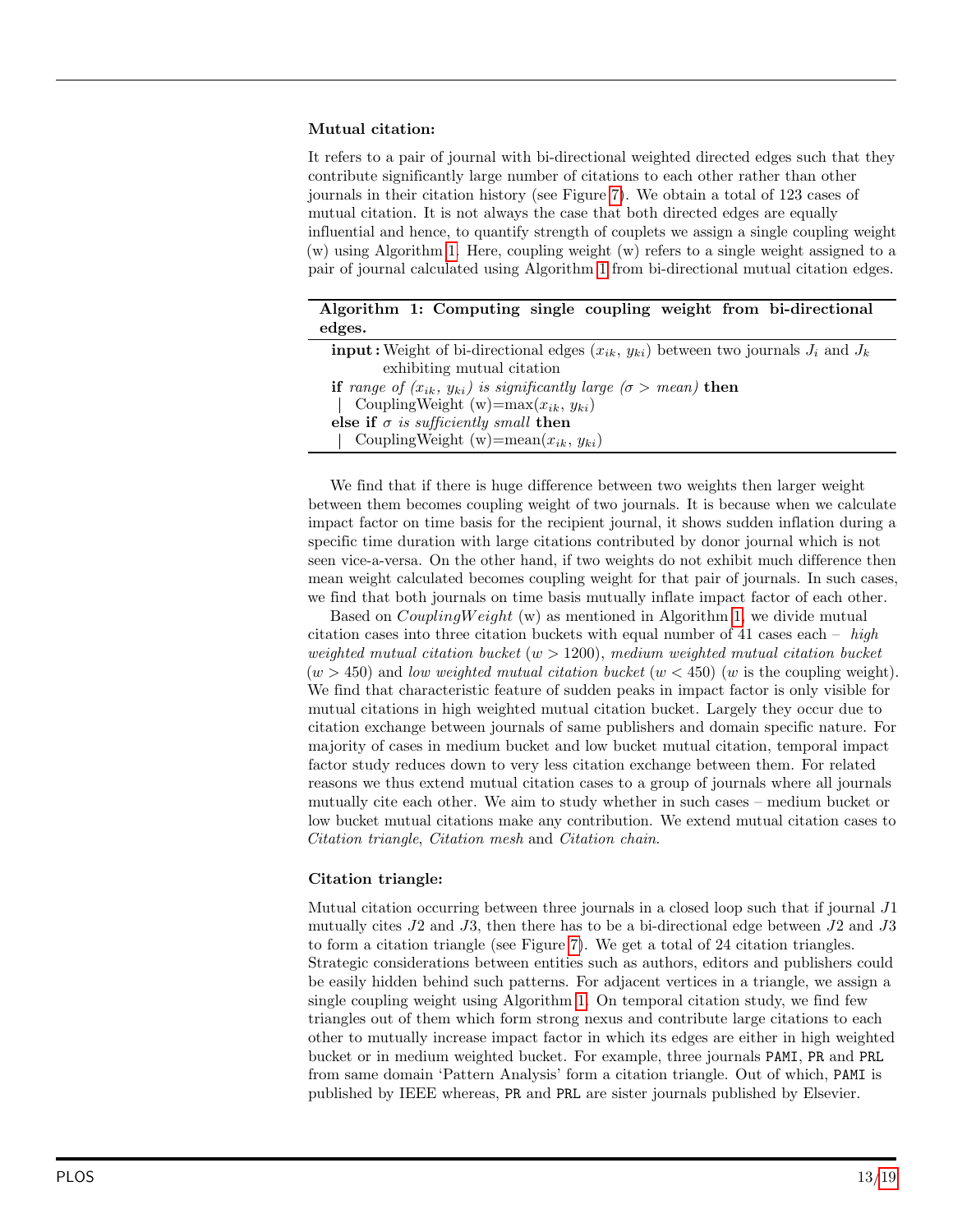#### Citation mesh:

It refers to mutual citation exchange occurring between four or five journals. We can form a citation mesh pattern out of two citation triangles joined by a common edge (see Figure [7\)](#page-11-0). If journals  $J_1$ ,  $J_2$ ,  $J_3$  form a *citation triangle* and journals  $J_4$ ,  $J_2$ ,  $J_3$  form another *citation triangle* and a bi-directional weighted citation edge exists between  $J1$ and J4, then it forms a citation mesh pattern. Here, each vertex is joined to every other vertex by bi-directional weighted edge. From mutual citation between two journals to citation mesh pattern, we find few journals which are co-incident and eventually, their grouping increases. Such patterns reveal interesting observations and give us insight on macroscopic scale, how journals mutually interact. For example, four journals IJCV, PAMI, CVIU and TIP belong to different publication houses (IEEE and Elsevier); whereas TCOM, TIT, TWC and TSP belong to same publication house (IEEE). They form citation mesh pattern. Such patterns are distinctive of how publication house and domain nature influence large mutual citation between a group of journals. We find that this pattern is easily inter-changeable into other patterns on microscopic temporal study.

#### Citation chain:

Citation chain is mutual citation between a group of journals such that all vertices do not have direct bi-directional weighted citation edge between them but, they are connected in form of an open chain (see Figure [7\)](#page-11-0). Although, we obtain 56 chain relations of different lengths 2, 3 and 4 from resultant graph; majority of connecting edges in chain belong to either medium or low mutual citation bucket. Here, length of a chain refers to number of linked edges connecting vertices. If connecting edges of chain are in low mutual citation bucket then such patterns become inappropriate to be studied as anomalous. For example, we find a chain of length 3 between ComLet  $\rightarrow$ TCOM  $\rightarrow$  JSAC  $\rightarrow$  ComMag. A notable observation is that in chain if mutually citing edges between adjacent vertices are in high or medium mutual citation bucket then it refers to review or sister journal from either same or different publication houses which is mutually citing either its parent or other sister journals in same domain.

#### Citation cartel:

When a journal receives large number of citation from a group of journals without citing them back at all then such pattern refers to citation cartel – a group of vertices having uni-directional citation edge towards any single vertex (see Figure [7\)](#page-11-0). We find few examples of such pattern in new and less visible journal which contribute excessive one way citation to an older and more established journal in the field. For example, COMCOM and CompNetw from same publisher (Elsevier) give excessive one way citation to CCR published by ACM all belonging to same domain. CompNetw is also a newer journal.

A generalized observation after extracting such patterns is that if two or more than two journals do not involve in significantly large citation exchange over their entire publication age then such journals could rarely involve in any of the anomalous patterns with a bad intention to mutually inflate impact factor by adding irrelevant references or publications. It is so because prime intention behind a journal getting its hands dirty could only be to gain high impact factor. Throughout our study, we find many such group of journals present in either of generalized patterns extracted above which experience sudden peak in impact factor for a limited time frame largely influenced due to inherent domain nature and publisher's network. A notable characteristic feature of such patterns is that they are domain and time specific. Also, we find that these patterns are interchangeable from global citation study to temporal citation study. For instance, four journals IJCV, PAMI, CVIU and TIP, when we study them globally are mutually involved in citation mesh pattern but when we study time basis impact factor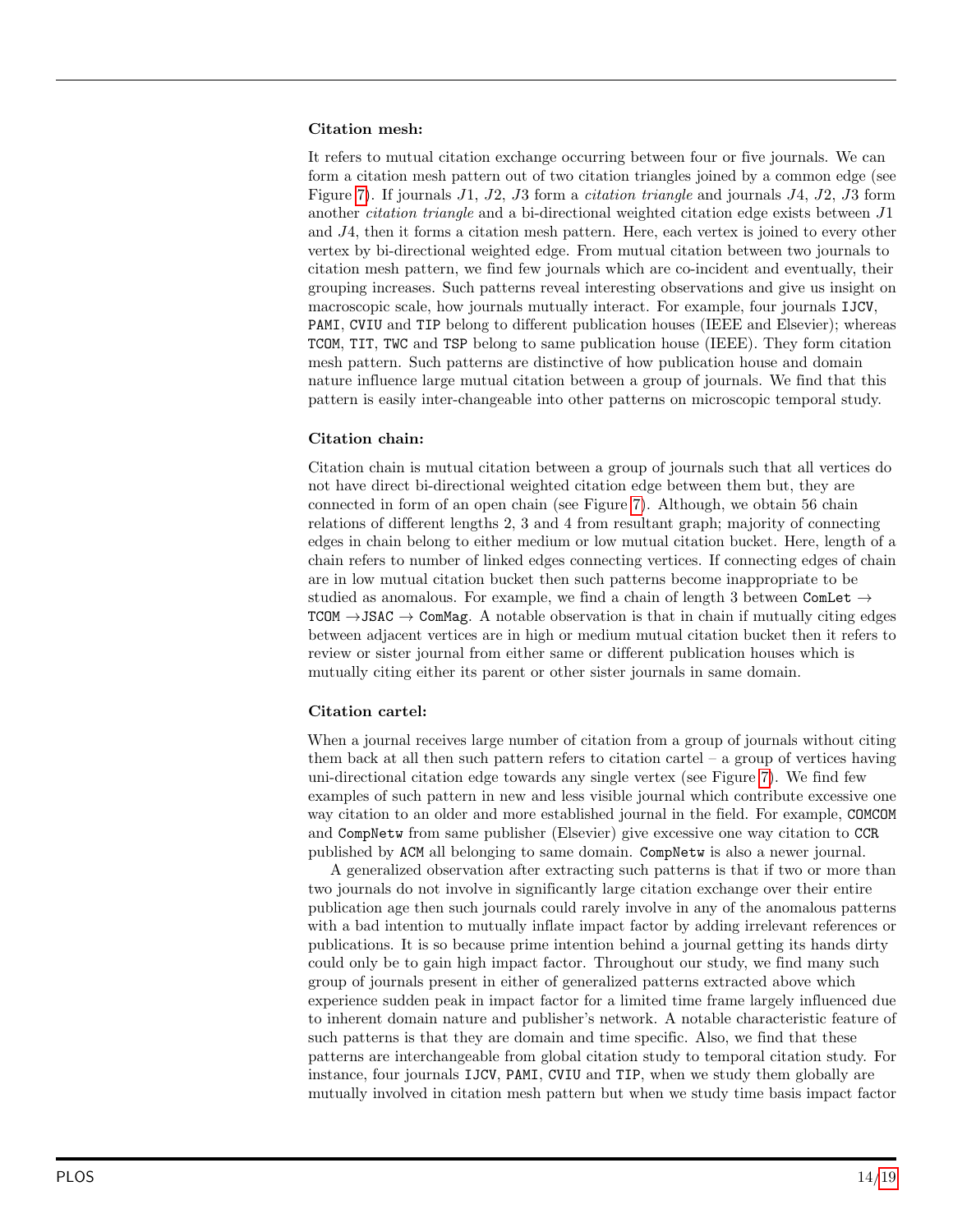<span id="page-14-0"></span>

Fig 8. Six major publication houses such as ACM, Elsevier, IEEE, Springer,Wiley, Oxford Press and Others are represented along x-axis. Green bar graph depict percentage of journals published whereas red bar graph depict percentage of self-citation. Journals published by IEEE and Elsevier are highest self-cited.

study for a duration of four years CVIU seems to give large citations to the other three journals converting into cartel relationships.

Now we intend to do an exhaustive study of microscopic entities hidden behind the scenes such as authors, editors and publishers which lets journals do citation gambling in such a sophisticated way.

### Micro-level dynamics behind such patterns

Initiating our study to understand how impact factor for journal varies over time, we find many journals in either pair or group which show sudden peak in impact factor and then a constant rise. Revised impact factor calculated for such journal shows a sharp downfall. In derived patterns, we find large mutually citing edges showing more of this characteristic. In addition to that, if biasing journal shows abrupt increase in paper count then it becomes an alarming indication. Microscopic key entities involved are authors, editors and publishers.

A high impact factor journal benefits an author also, because it attracts citations for them anyway. Several instances in literature shows author adding self-referential and duplicate manuscripts and consequently, journal is excessively self-cited. However, there could also be genuine reasons behind excessive self-citation. For instance, JASA is highest self-cited journal (43,383). Reason behind is due to presence of very few journals in this specialized field "Acoustics." New journal with lesser visibility such as ENVSOFT and journals in specialized disciplines attract excessive self-citations after four to five years of publication. With pressure of gaining high impact factor, it has become a frequently occurring pattern. After Thomson Reuters for journals they index has started to blacklist journals with excessive self-citation and citation stacking patterns; journals are getting more cautious to do such gambling in group.

Author self-citation is also a prime reason behind excessive self-citation for journals. Similarly, for time specific mutual citation pattern we conduct author citation study on time basis to see which authors contribute maximum towards giving large citation in impact factor time window. A notable observation is that we obtain a set of overlapping authors amongst highest contributors in mutually cited journal when journal gets sudden peak in impact factor. Same author publishes in both journals and either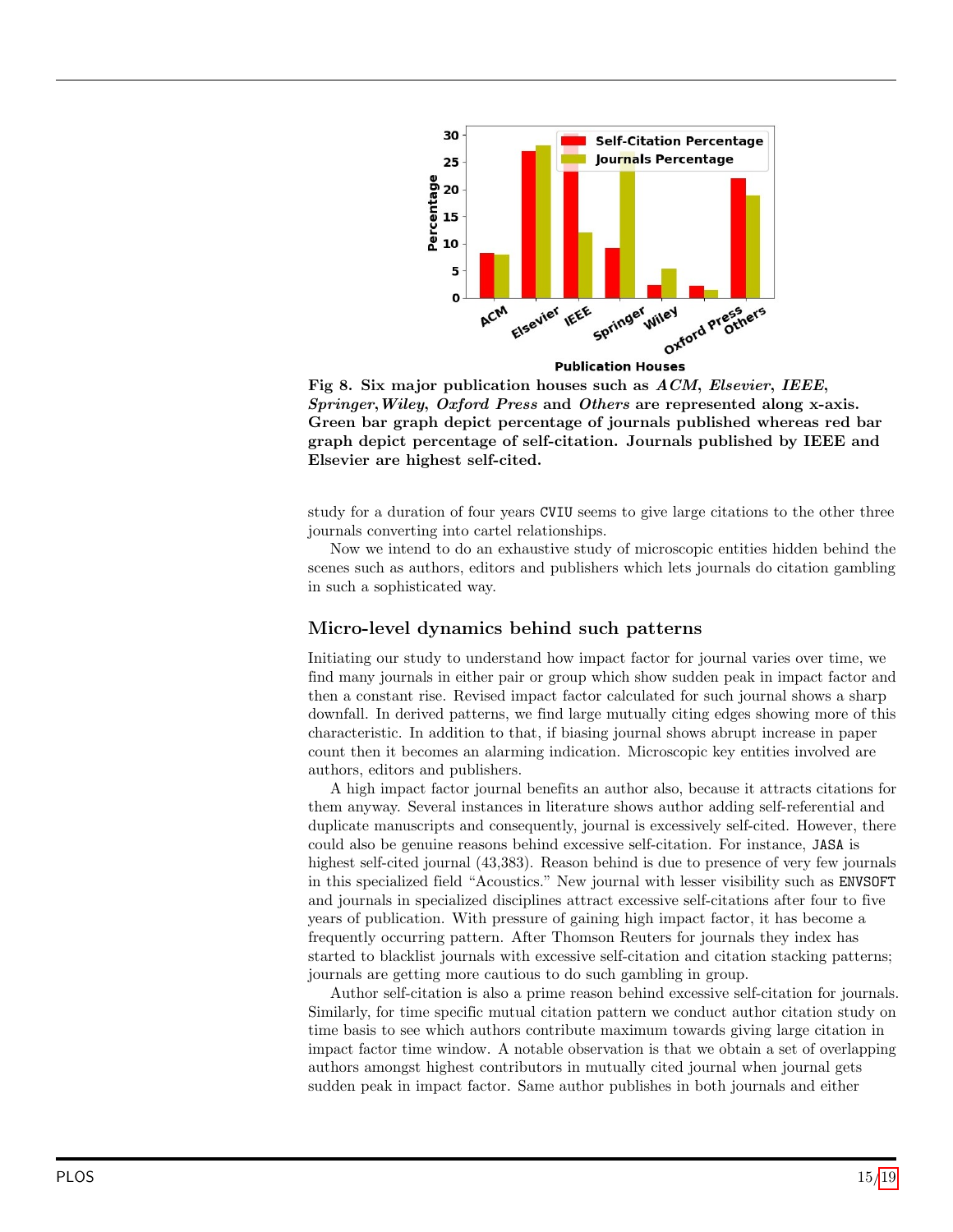mutually cites its own papers or his co-author's paper. Hence author self-citation and author co-author relations play a vital role towards such sudden inflation in impact factor. In a mutual citation case between CoRR and TIT, paper count of biasing journal abruptly increases in a period between 2007-2011. When we study author temporal pattern for this specific duration, we find an overlapping set of authors; Out of which, for biased journal whose impact factor largely increased H. Vincent Poor is found to be editor in chief for TIT for a period between 2003 to 2007, Syed A. Jafar is found to be associate editor for TIT from 2009 to 2011 and David Tse is a permanent member in fellowship for TIT journal <sup>[1](#page-15-0)</sup>. While publishing more papers in CoRR journal and simultaneously, positioned as editorial board member in TIT journal authors either cite their own articles or papers of co-author. Such underlying author co-author and author editor relations influence large impact factor for biased journal such as TIT in this case.

Publishers and editorial board members for commercial motive try to publicize and gain high impact factor for their journal. For all patterns, we find a close nexus between publishers which contribute towards influencing large citations. Six major publishing houses including *Elsevier, IEEE, ACM, Springer, Oxford Press, Wiley and others* involve in self-citation (see Figure [8\)](#page-14-0) and mutual citation patterns of which IEEE and *Elsevier* make highest contributions. We find that  $38.09\%$ ,  $35.71\%$  and  $21.42\%$  cases are tagged with same publication house in high, medium and low weighted mutual citation buckets respectively. Extending it to chain and triangle relations, we find 17.85% and 8.3% relations with same publication house. Here also, *IEEE* and *Elsevier* are sole contributors. Combined with inherent domain specific nature; publishers come up with occasional review journals which are published annually or sister journals and give large citations to its parent journal which largely inflates impact factor. New journals belonging to same or different publication houses are also prone towards such patterns.

Citation is a spontaneous process where, degree of excursus is not directly determinable. Several factors play along in its manipulation. Here, we detect several bi-directional patterns and tried to understand the intention behind such sudden superfluous outflow in citations. It is found that mostly such patterns are field specific and highlights intrinsic property of a publication house to mutually uplift performance of all its journals. However, a rapid increase in paper count inflating impact factor of its associate journal is a possible indication towards anomalous citation activity. Such grouping in journal-journal citation network is influenced by underlying editor co-authorship networks, author-author collaboration networks and a multilayer approach to take into account all such possible reasons. Abrupt increase in paper count, author self-citation, influence of scholarly relations (author editorial board relations, author co-author relations, influence of publication houses play vital role behind such relations.

# Conclusion

The aim of this paper is to discover various anomalies that exists between journals. Using citation data from Microsoft Academic Search, we extract bi-directional patterns and try to understand the intention behind such sudden superfluous outflow in citations. It is found that mostly such patterns are field specific and highlights intrinsic property of a publication house to mutually uplift performance of all its journals. A rapid increase in publication count inflating impact factor of its associate journal could be a possible indication towards anomaly. Author self-citation is also a significant reason that uplifts impact factor of journal on a macroscopic scale. Moreover, such grouping in journal-journal citation graph is influenced by underlying author co-author, editor-co-author, author-author collaboration networks. An immediate future study

<span id="page-15-0"></span><sup>1</sup>http://www.itsoc.org/people/committees/publications/2005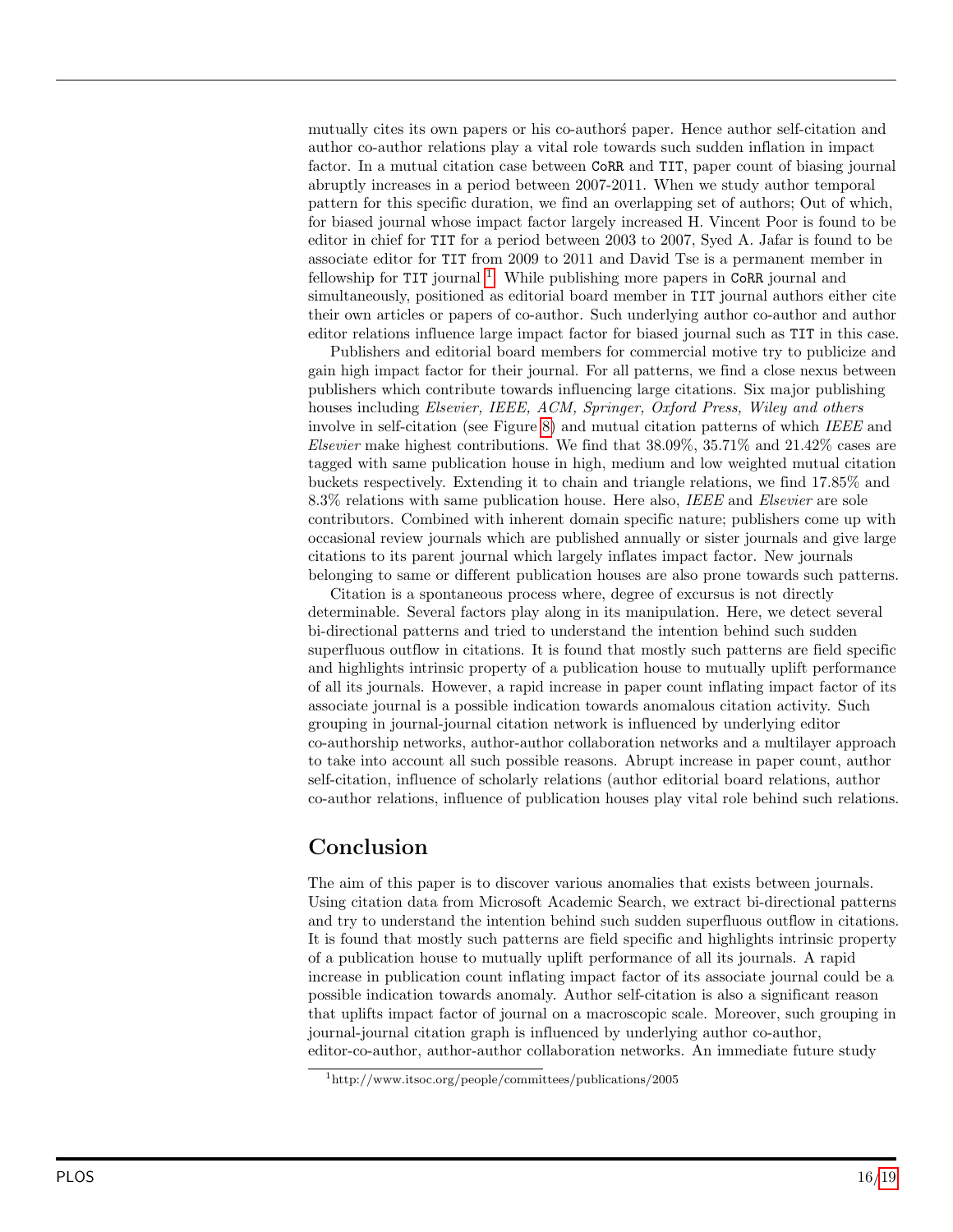would be to design an automated system that can take citation pattern early of a journal's career and predict if the journal experiences any anomalous citation pattern. One would further be interested to incorporate this anomalous citation pattern into the calculation of impact factor and refine it.

# Author Contributions

- Conceptualization: Tanmoy Chakraborty, Dinesh Pradhan, Joyita Chakraborty, Subrata Nandi.
- Data curation: Tanmoy Chakraborty.
- Formal analysis: Dinesh Pradhan, Joyita Chakraborty, Hridoy Sankar Dutta.
- Investigation: Tanmoy Chakraborty, Dinesh Pradhan, Joyita Chakraborty, Subrata Nandi.
- Supervision: Tanmoy Chakraborty, Subrata Nandi.
- Writing original draft: Dinesh Pradhan, Joyita Chakraborty.
- Writing review & editing: Tanmoy Chakraborty.

# Acknowledgments

Tanmoy Chakraborty would like to thank the support of the Infosys center for Artificial Intelligence and Ramanujan Faculty Fellowship.

## References

- <span id="page-16-0"></span>1. Seglen PO. Why the impact factor of journals should not be used for evaluating research.. vol. 314(7079). British Medical Journal; 1997.
- 2. Garfield E. Why the impact factor of journals should not be used for evaluating research.. vol. 161. Canadian Medical Association Journal,; 1999.
- <span id="page-16-1"></span>3. Pradhan D, Paul PS, Maheswari U, Nandi S, Chakraborty T. \$\$Cˆ3\$\$ C 3 -index: a PageRank based multi-faceted metric for authors' performance measurement. Scientometrics. 2017;110(1):253–273. doi:10.1007/s11192-016-2168-y.
- <span id="page-16-2"></span>4. Thomas Reuters Journal Citation Report; 2009. https://clarivate.com/products/journal-citation-reports/.
- <span id="page-16-3"></span>5. Analytics C. Title suppressions from Journal Citation Reports. Erişim adresi: <http://wokinfo>.com/media/pdf/jcr-suppression pdf. 2017;.
- <span id="page-16-4"></span>6. Aksnes DW. A macro study of self-citation. Scientometrics. 2003;56(2):235–246. doi:10.1023/A:1021919228368.
- 7. Fowler JH, Aksnes DW. Does self-citation pay? Scientometrics. 2007;72(3):427–437.
- <span id="page-16-5"></span>8. Wolfgang G, Bart T, Balázs S. A bibliometric approach to the role of author self-citations in scientific communication. Scientometrics. 2004;59(1):63–77.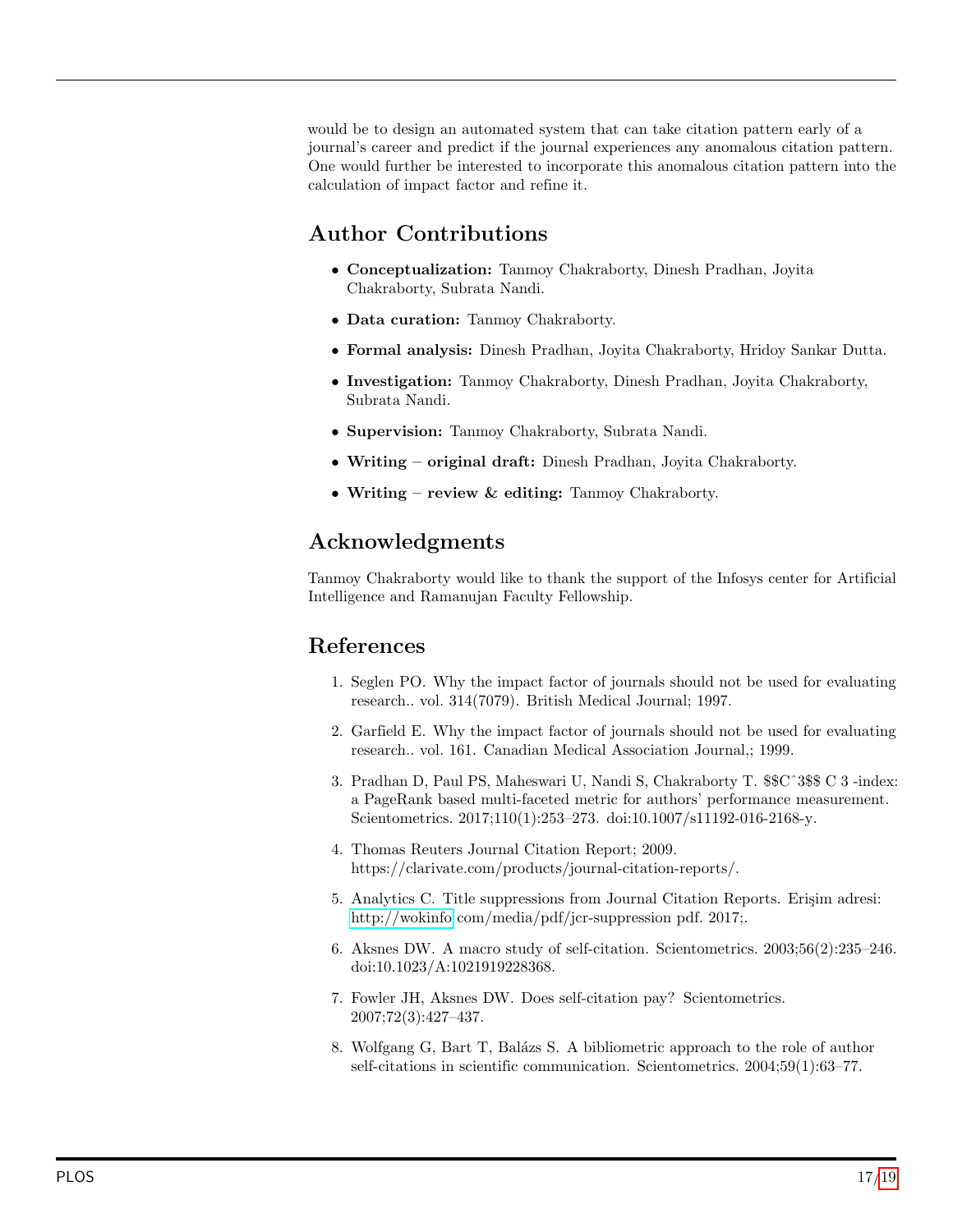- <span id="page-17-0"></span>9. Fister Jr I, Fister I, Perc M. Toward the discovery of citation cartels in citation networks. Frontiers in Physics. 2016;4:49.
- <span id="page-17-1"></span>10. Arnold DN. Integrity under attack: the state of scholarly publishing. SIAM news. 2009;42(10):2–3.
- <span id="page-17-2"></span>11. Chakraborty T, Sikdar S, Tammana V, Ganguly N, Mukherjee A. Computer science fields as ground-truth communities: their impact, rise and fall. In: Advances in Social Networks Analysis and Mining 2013, ASONAM '13, Niagara, ON, Canada - August 25 - 29, 2013; 2013. p. 426–433.
- <span id="page-17-3"></span>12. Chakraborty T, Sikdar S, Ganguly N, Mukherjee A. Citation interactions among computer science fields: a quantitative route to the rise and fall of scientific research. Social Netw Analys Mining. 2014;4(1):187. doi:10.1007/s13278-014-0187-3.
- <span id="page-17-4"></span>13. Gasparyan AY, Yessirkepov M, Voronov AA, Gorin SV, Koroleva AM, Kitas GD. Statement on publication ethics for editors and publishers. Journal of Korean medical science. 2016;31(9):1351–1354.
- 14. Wilhite AW, Fong EA. Coercive citation in academic publishing. Science. 2012;335(6068):542–543.
- 15. Krell FT. Should editors influence journal impact factors? Learned Publishing. 2010;23(1):59–62.
- <span id="page-17-5"></span>16. Hicks D, Wouters P, Waltman L, De Rijcke S, Rafols I. The Leiden Manifesto for research metrics. Nature. 2015;520(7548):429.
- <span id="page-17-6"></span>17. Chorus C, Waltman L. A large-scale analysis of impact factor biased journal self-citations. Plos One. 2016;11(8):e0161021.
- <span id="page-17-7"></span>18. Lawani SM. On the Heterogeneity and Classification of Author Self-Citations. Journal of the Association for Information Science and Technology. 1982;33(5):281–284.
- <span id="page-17-8"></span>19. Bai X, Xia F, Lee I, Zhang J, Ning Z. Identifying anomalous citations for objective evaluation of scholarly article impact. Plos One. 2016;11(9):e0162364.
- <span id="page-17-9"></span>20. Fong EA, Wilhite AW. Authorship and citation manipulation in academic research. Plos One. 2017;12(12):e0187394.
- <span id="page-17-10"></span>21. Cui J, Wang F, Zhai J. Citation networks as a multi-layer graph: Link prediction and importance ranking. CS224W Project Report. 2010;.
- <span id="page-17-11"></span>22. Franck G. Scientific communication–a vanity fair? Science. 1999;286(5437):53–55.
- <span id="page-17-12"></span>23. Mongeon P, Waltman L, Rijcke S. What do we know about journal citation cartels? A call for information; 2016. https://www.cwts.nl/blog?article=n-q2w2b4.
- <span id="page-17-13"></span>24. Heneberg P. From excessive journal self-cites to citation stacking: analysis of journal self-citation kinetics in search for journals, which boost their scientometric indicators. PLoS One. 2016;11(4):e0153730.
- <span id="page-17-14"></span>25. Carey RM. Quantifying Scientific Merit: Is it Time to Transform the Impact Factor? Circulation research. 2016;119(12):1273–1275.